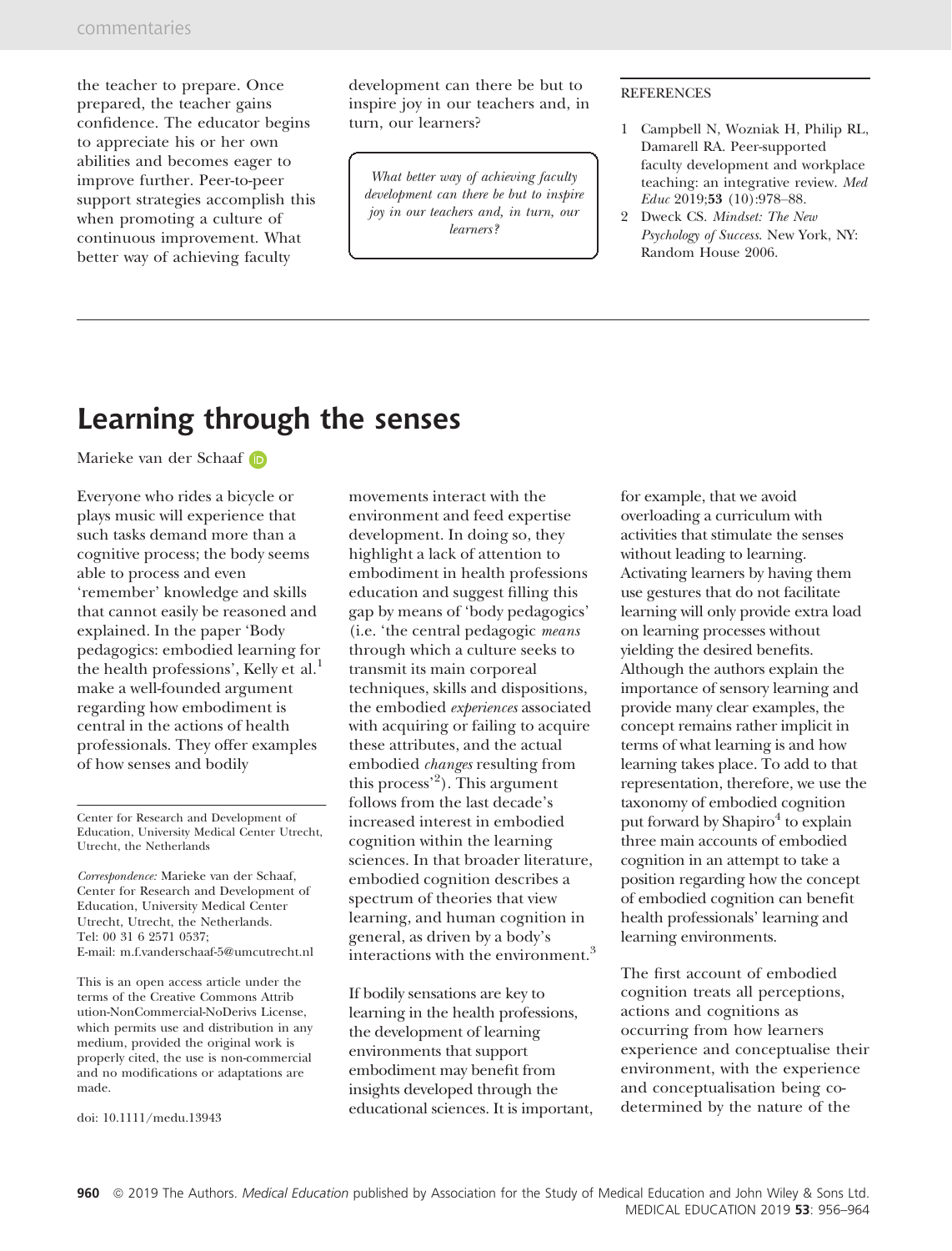human body (e.g. the way we use our eyes, see, smell, touch). Shapiro calls this the conceptualisation account of embodied cognition, stating that concepts arise from physical experiences rather than beginning with the acquisition of cognitive knowledge. It seems that Kelly et al. $<sup>1</sup>$  embrace this account,</sup> following Shilling<sup>2</sup> in their explanation of body pedagogics, by referring to: (i) institutional means (i.e. the context that mediates embodied experiences); (ii) embodied experience, and (iii) embodied outcomes.

... embodied cognition treats all perceptions, actions and cognitions as occurring from how learners experience and conceptualise their environment, with the experience and conceptualisation being co-determined by the nature of the human body (e.g. the way we use our eyes, see, smell, touch)

In the second account, embodied cognition includes the idea that cognition is a dynamic interaction between brain, body and the world. Shapiro calls this the replacement account because the notion of mental representations is replaced by dynamic interactions in which learning occurs fully through the connection between body and world.<sup>5</sup> In this view, health professionals do not make (static) representations in their mind, but shape their learning in the workplace based on motion or dynamic interaction. From a dynamic systems perspective, learning has been described as a reinforcement of associative relationships. The pattern and strength of these relationships are hardly accessible for conscious control and are heavily driven by chance and predictions. This model

can be hard to appreciate in health professions education because learning is often focused on consciously seeking particular observations when explicitly analysing, diagnosing and assigning meaning and interpretations. However, there are several examples of studies and educational designs that show how learning can be developed by internalisation of sensorimotor actions, without making cognitive representations.  $\boldsymbol{^{6,7}}$ 

... health professionals do not make (static) representations in their mind, but shape their learning in the workplace based on motion or dynamic interaction

Finally, several proponents of embodied cognition take the notion a step further still in what Shapiro calls a constitutional discussion, also known as the 'extended mind thesis'.8 This account follows the idea that the mind is distributed in the surrounding context. For instance, the use of paper and pencil to take notes to remember things can be seen as an enlargement of the cognitive process and makes the environment (i.e. the notes) a component of cognition. From a radical perspective, this implies that if the environment has a (extended) function that is considered to facilitate cognition, that part of the environment should be considered as cognition as well. A milder perspective assumes that the purpose of constitution is not to distribute cognition in an outer world, but to provide insight into how interactions between brain, body and world take place. After all, cognitions are always a bodily human construction and interpretation, rather than an objective reflection of reality. Both constitutional perspectives imply that learners need opportunities to discover, practise and refine their senses.

... cognitions are always a bodily human construction and interpretation, rather than an objective reflection of reality

In conclusion, the concept of body pedagogics indicates a need to deliberately attend to and improve health professionals' learning environments, but it also necessitates that underlying notions about learning are made clear. Learning, after all, does not automatically take place when learners carry out bodily activities or mimic the bodily movements of their supervisor. Neither does adopting the concept of embodied cognition imply that all learning should be based on body pedagogics. Shapiro's notions of conceptualisation, replacement and constitution may add to positions about learning and learning environments.

... the concept of body pedagogics indicates a need to deliberately attend to and improve health professionals' learning environments, but it also necessitates that underlying notions about learning are made clear

These concepts may become increasingly important as today's multimedia learning environments and robotics offer opportunities for further development of embodiment and body pedagogics.<sup>9,10</sup> To bring this field forward, a corresponding research programme is needed that may pre-eminently be phenomenological and multidisciplinary in nature. The programme should be driven strongly by learning theory to gain insight into how bodily actions, perceptions and cognitions are related to each other and how embodied expertise can be enhanced in health professions education.